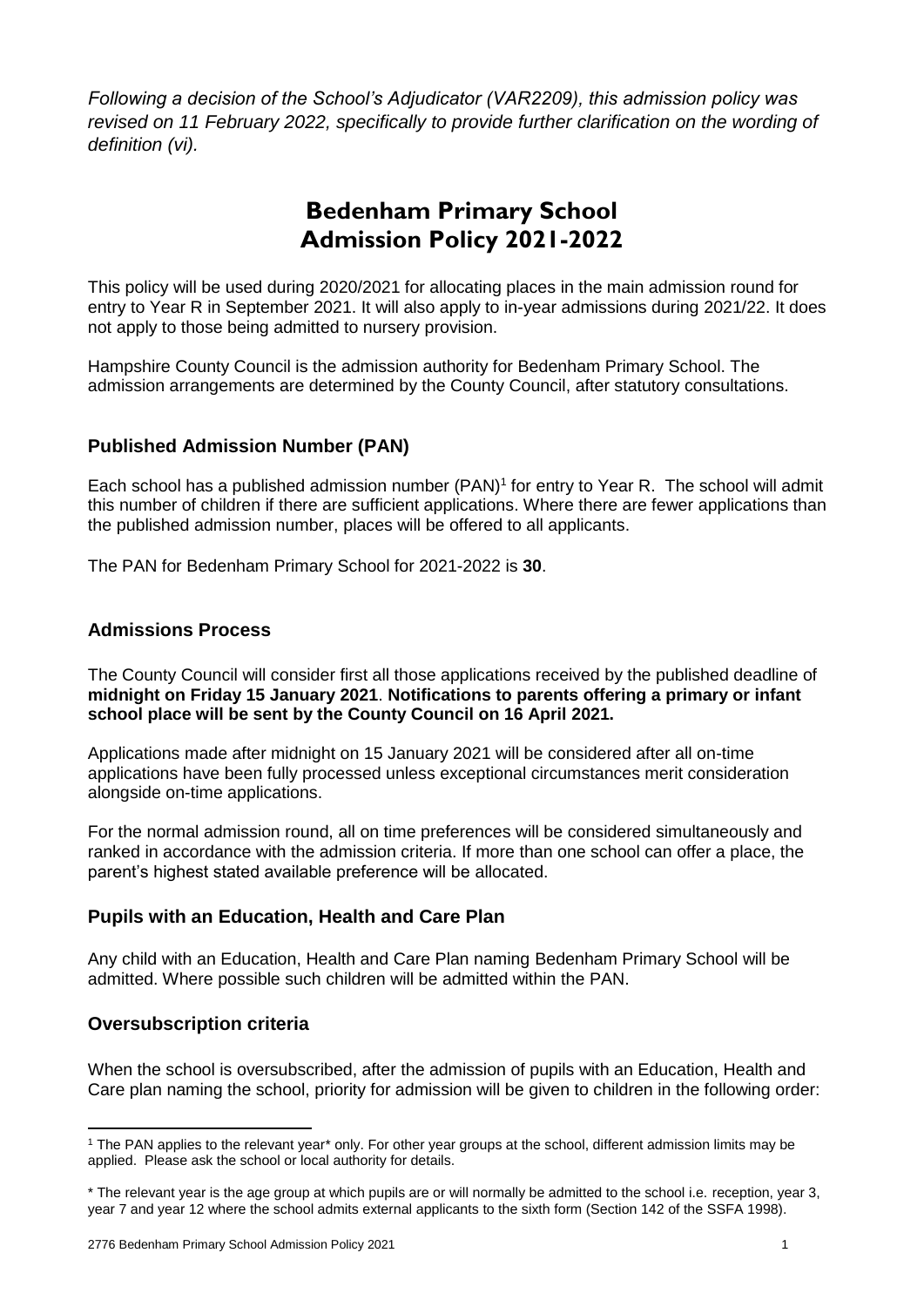1. Looked after children or children who were previously looked after *(see definition i).* 

2. (For applications in the normal admission round only) Children or families with an exceptional medical and/or social need *(see definition ii)*. Supporting evidence from a professional is required such as a doctor and/or consultant for medical needs or a social worker, health visitor, housing officer, the police or probation officer for social needs. This evidence must confirm the child or family's medical or social need and why that need(s) makes it essential that the child attends Bedenham Primary School rather than any other. If evidence is not submitted by the application deadline, the medical and/or social need cannot be considered.

3. Children of staff *(see definition iii)* who have, (1) been employed at Bedenham Primary School for two or more years at the time at which the application for admission to the school is made, or (2) have been recruited to fill a vacant post for which there is a demonstrable skill shortage.

4. Children living **in** the catchment area *(see definition iv)* of Bedenham Primary School who at the time of application have a sibling *(see definition v)* on the roll of Bedenham Primary School who will still be on roll at the time of admission. [See criterion 6 for additional children who may be considered under this criterion.]

5. Other children living **in** the catchment area of Bedenham Primary School*.*

6. Children living **out** of the catchment area who at the time of application have a sibling *(see definition v)* on the roll of Bedenham Primary School who will still be on roll at the time of admission. [Where a sibling was allocated a place at the school in the normal admission round in a previous year because the child was displaced *(see definition vi)* from the catchment school for their address, the application will be considered under criterion 4, above, subject to the siblings still living in the catchment area for the school from which they were displaced. In future normal admissions rounds a younger sibling will be considered to have been displaced where they were allocated a place at Bedenham Primary School under this criterion as a consequence of their elder sibling's displacement and are still living in the catchment area for the school from which they were displaced].

7. Other children.

# *Definitions*

(i) Looked after children are defined as those who are (a) in the care of a local authority, or (b) being provided with accommodation by a local authority in the exercise of their social services functions (see the definition in section 22(1) of the Children Act 1989). Previously looked after children are those who were looked after but immediately after being looked after became subject to an adoption order, child arrangements order, or special guardianship order. An adoption order is an order under section 46 of the Adoption and Children Act 2002 or section 12 of the Adoption Act 1976. Child arrangements orders are defined in section 8 of the Children Act 1989, as amended by section 12 of the Children and Families Act 2014. Child arrangements orders replace residence orders and any residence order in force prior to 22 April 2014 is deemed to be a child arrangements order. Section 14A of the Children Act 1989 defines a 'special guardianship order' as an order appointing one or more individuals to be a child's special guardian (or special guardians). Previously looked after children also includes those who appear (to the admission authority) to have been in state care outside of England and ceased to be in state care as a result of being adopted. A child is regarded as having been in state care outside of England if they were in the care of or were accommodated by a public authority, a religious organisation, or any other provider of care whose sole or main purpose is to benefit society.

(ii) Applicants will only be considered under this criterion if on the application form (online or paper) they have ticked the appropriate box explicitly indicating that they wish for their application to be considered under medical / social need. 'Medical need' does not include mild medical conditions, such as asthma or allergies. 'Social need' does not include a parent's wish that a child attends the school because of a child's aptitude or ability or because their friends attend the school or because of routine childminding arrangements. Priority will be given to those children whose evidence establishes that they have a demonstrable and significant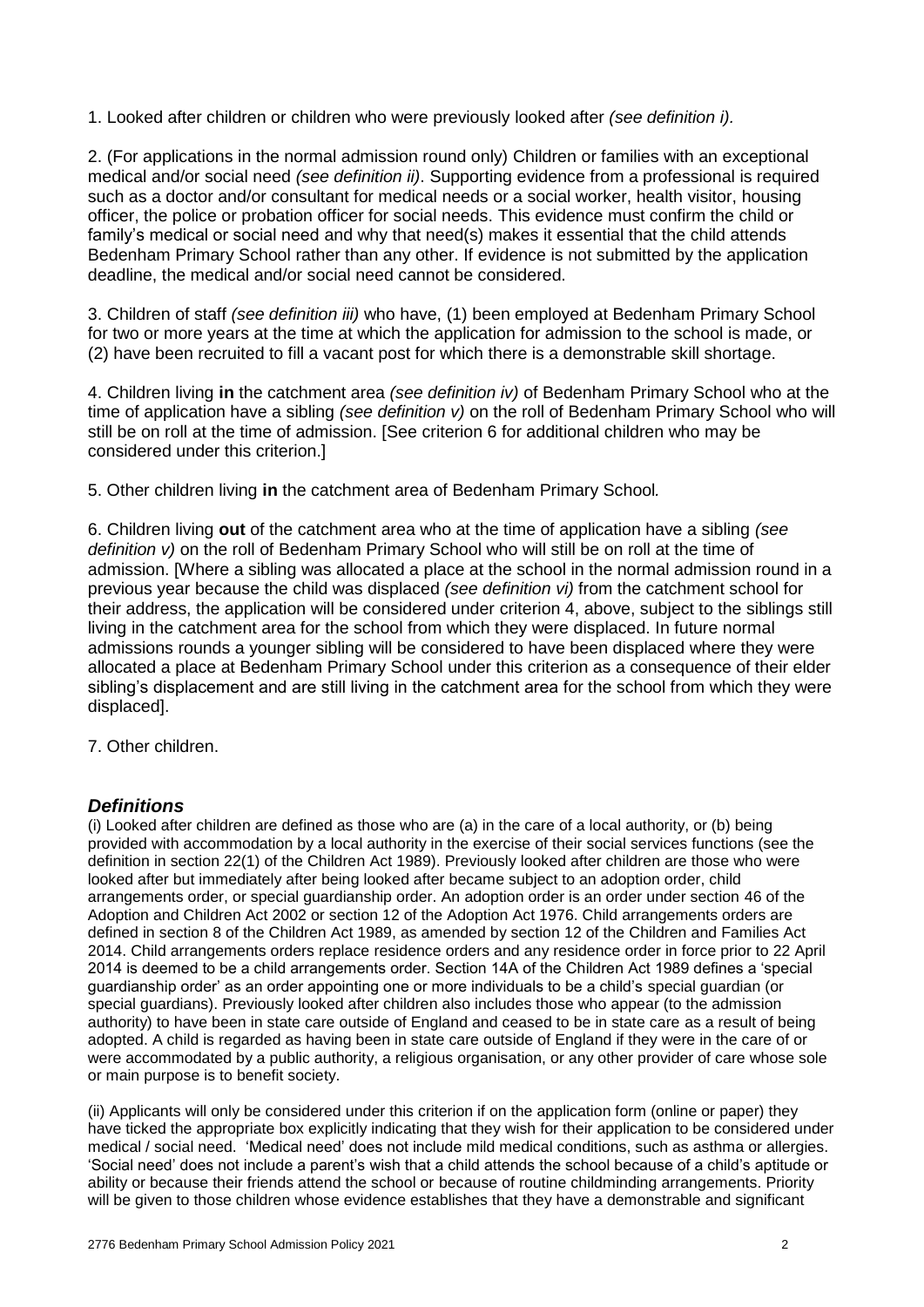need to attend a particular school. Equally this priority will apply to children whose evidence establishes that a family member's physical or mental health or social needs mean that they have a demonstrable and significant need to attend a particular school. Evidence must confirm the circumstances of the case and must set out why the child should attend a particular school and why no other school could meet the child's needs. Providing evidence does not guarantee that a child will be given priority at a particular school and in each case a decision will be made based on the merits of the case and whether the evidence demonstrates that a placement should be made at one particular school above any other.

(iii) 'Staff' includes all those on the payroll of the school who (specific to clause (1)) have been an employee continuously for two years at the time of application. 'Children of staff' refers to situations where the staff member is the natural parent, the legal guardian or a resident step parent.

(iv) A map of the school's catchment area is available on the school's details page of the Hampshire County Council website [www.hants.gov.uk/educationandlearning/findaschool.](http://www.hants.gov.uk/educationandlearning/findaschool)

(v) 'Sibling' refers to brother or sister, half brother or half sister, adoptive brother or adoptive sister, foster brother or foster sister, step brother or step sister living as one family unit at the same address. It will also be applied to situations where a full, half or adopted brother or sister are living at separate addresses. Criteria 4 and 6 include children who at the time of application have a sibling for whom the offer of a place at Bedenham Primary School has been accepted, even if the sibling is not yet attending.

(vi) 'Displaced' refers to a child who was refused a place at the catchment school in the normal admissions round having named it in the application and was not offered a higher named preference school. To identify the child's catchment school please use [https://maps.hants.gov.uk/SchoolCatchmentAreaFinder.](https://maps.hants.gov.uk/SchoolCatchmentAreaFinder/) Note that some addresses are in catchment for more than one school and in this case, 'displaced' refers to a child who was refused a place at any of their catchment schools.

#### **Tie-breaker**

If the school is oversubscribed from within any of the above categories, straight line distance will be used to prioritise applications; applicants living nearer the school have priority. Distances will be measured from the Ordnance Survey home address point to the school address point using Hampshire County Council's Geographic Information Systems (GIS). Distances to multiple dwellings will give priority to the ground floor over the first floor and so on. On individual floors, distances will be measured to the stairs leading to the communal entrance. Where two or more applicants are equidistant, random allocation will be used to allocate the place. An explanation of the random allocation procedure is available on the County website. This method of prioritising admissions will also apply to any 'school specific' criterion unless otherwise stated in the school's brochure.

# **Additional Information**

#### **Permanent Residence**

The child's permanent residence is where they live, normally including weekends and during school holidays as well as during the week, and should be used for the application. The permanent address of children who spend part of their week with one parent and part with the other, at different addresses, will be the address at which they spend most of their time.

#### **Multiple births**

Where a twin or child from a multiple birth is offered the last place available within the PAN, any further twin or child of the same multiple birth will also be offered a place, if the parents so wish, even though this may raise the number in the year group above the school's PAN.

#### **Fair Access placements by the local authority**

Outside the normal admission round, it may sometimes be necessary for a pupil to be placed by the local authority, or a local placement panel acting on behalf of the authority, in a particular school even if there is a waiting list for admission. Such placements will be made in accordance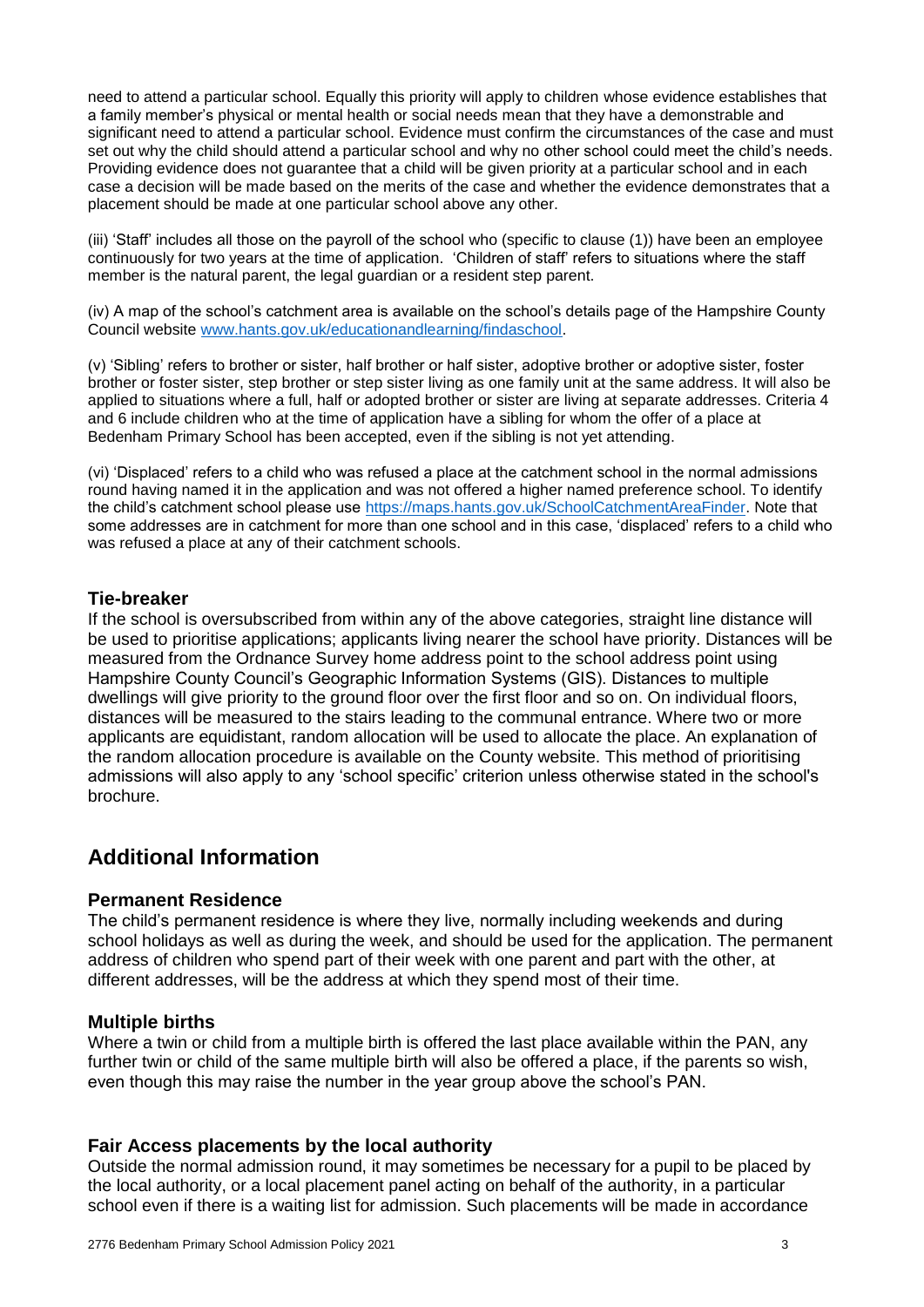with Hampshire County Council's Fair Access Protocol. The Protocol is based on legislation and government guidance.

## **Waiting lists**

Waiting lists will be established for each year group where more applications are received than places available. For main round admissions to Year R, the waiting list will be maintained centrally by the local authority until 31 August 2021. At all other times, and for other year groups, waiting lists will be operated by schools on behalf of the local authority.

Any places that become available will be offered to the child at the top of the list on the day the place became available. The waiting list is ordered according to the criteria of the admission policy with no account being taken of the length of time on the waiting list or any priority order expressed as part of the main admission round. Fair Access admissions and school closure arrangements will take priority over the waiting list.

The waiting list will be reviewed and revised –

- each time a child is added to, or removed from, the waiting list;
- when a child's changed circumstances affect their priority;

For entry to Year R, the waiting list will remain open until 31 August 2022, at which point all names will be removed. For all other year groups, waiting lists will remain open until 31 August of each year. Parents who want their child to be considered for a place at the school in the following school year must submit a new in-year application in the August preceding the new school year. Schools will send a decision letter within the first 10 days of the new term.

#### **Starting school**

Pupils born between 1 September 2016 and 31 August 2017 (inclusive) are entitled to full-time schooling from September 2021. Parents can choose to defer their child's admission until later in the school year (but not beyond the start of the term after they reach compulsory school age). Children can also attend part-time until they reach compulsory school age. Parents must discuss their child's starting arrangements with the school once an offer has been secured. Children with birthdays between:

- 1 September and 31 December 2016 (inclusive) reach compulsory school age on 31 December 2021, at the start of the spring term 2022.
- 1 January and 31 March 2017 (inclusive) reach compulsory school age on 31 March 2022, at the start of the summer term 2022.
- 1 April and 31 August 2017 (inclusive) reach compulsory school age on 31 August 2022, at the start of the new school year in September 2022.

Parents of summer born children (those born between 1 April and 31 August) who are particularly concerned about their child's readiness for school can request to delay their child's entry to Year R for an entire school year until September 2022. This is called decelerated admission. In making such a request, parents would be expected to state clearly why they felt decelerated admission to Year R was in their child's best interests. It is recommended that parents considering such a request contact the local authority in the autumn term 2020 to ensure that an informed decision is made. Guidance on decelerated admission for summer born children, including how to make a request, is available on the County website at [www.hants.gov.uk/ad-summerborn.](http://www.hants.gov.uk/ad-summerborn)

#### **Admission of children outside their normal age group**

Parents may request that their child is admitted outside their normal age group. To do so, parents should include a request with their application, specifying why admission outside the normal age group is being requested and which year group they wish their child to be admitted. Decisions will be made based on the circumstances of the case and in the best interests of the child.